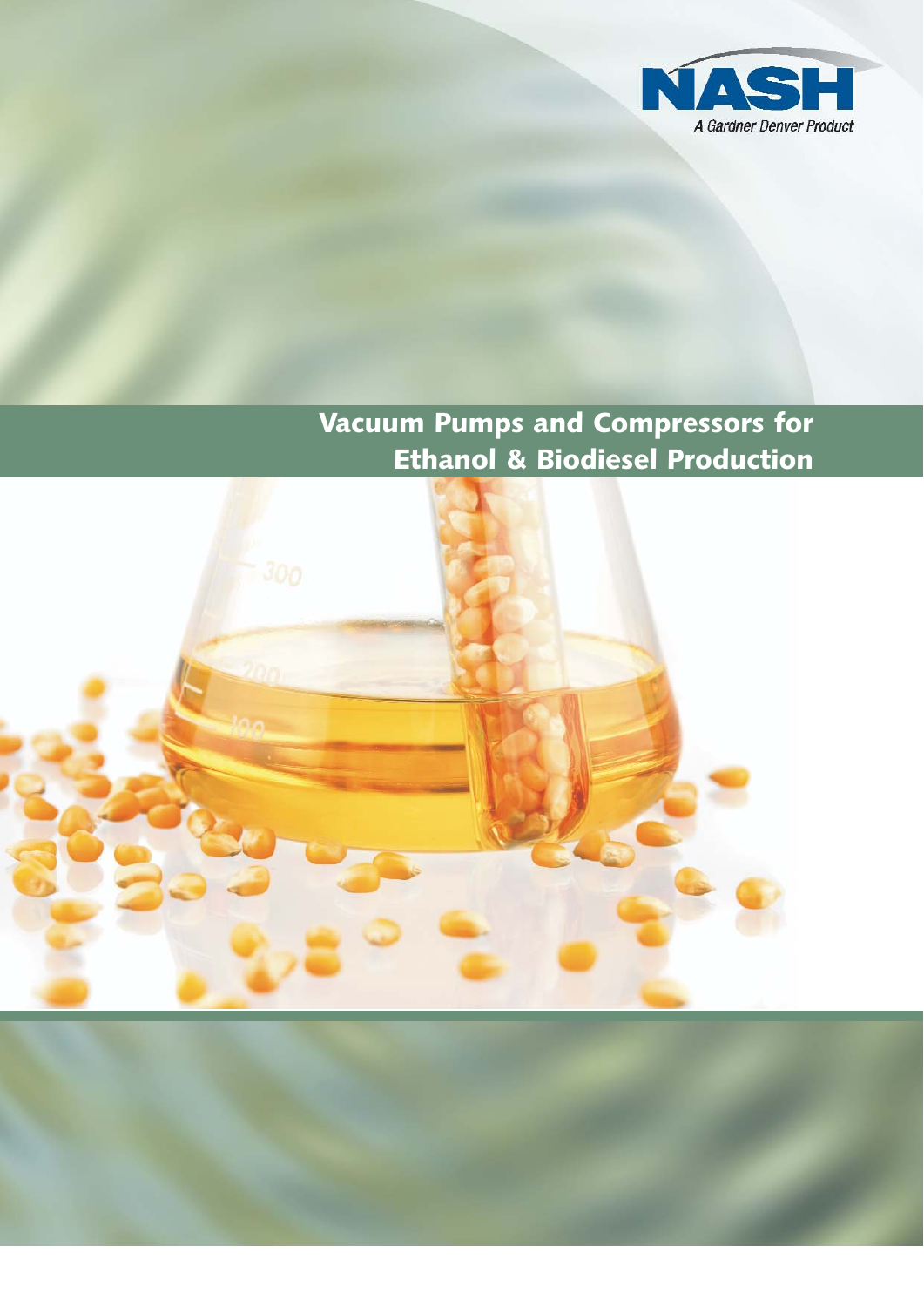### Biofuels: Renewable energy sources

The energy requirements of our society are rising, but the supply of fossil fuels is limited. Therefore, the importance of finding alternative energy sources is increasing. Alternative fuels for combustion engines using renewable resources are very promising.

Technologically, processes and technologies for the production of fuels from renewable resources - biofuels in short - are wellengineered. These technologies, together with escalating costs of fossil fuels, make this alternative economically attractive. From an environmental point of view, biofuels have the advantage of burning " $CO<sub>2</sub>$  neutral." And, last but not least, increasing political awareness creates the legal framework for the production and use of biofuels.

The term "biofuels" refers to the final products: Bio-Ethanol and Biodiesel. These end-products are manufactured by different processes: Usually, this is a fermentation process for the production of Bioethanol (using sugar-rich crops), a transesterfication process for the production of biodiesel (using oil-rich materials), sometimes hydrolysis or other processes are used depending on the feedstock. Basically, almost all biological material can be used as a feedstock for biofuels. However, the suitability of these processes depends on biological characteristics like sugar or fat content.

Furthermore, geographic and climatic conditions play an important role in biofuel production: In South America, sugar cane is an important feedstock and the main source of material; in North America, it is corn; and in Europe, rape seed is the crop of choice.

Gardner Denver Nash is a pioneer in providing equipment and engineering for process facilities producing biofuels. Our vacuum and compressor systems are unmatched, working reliably worldwide in these applications for decades.







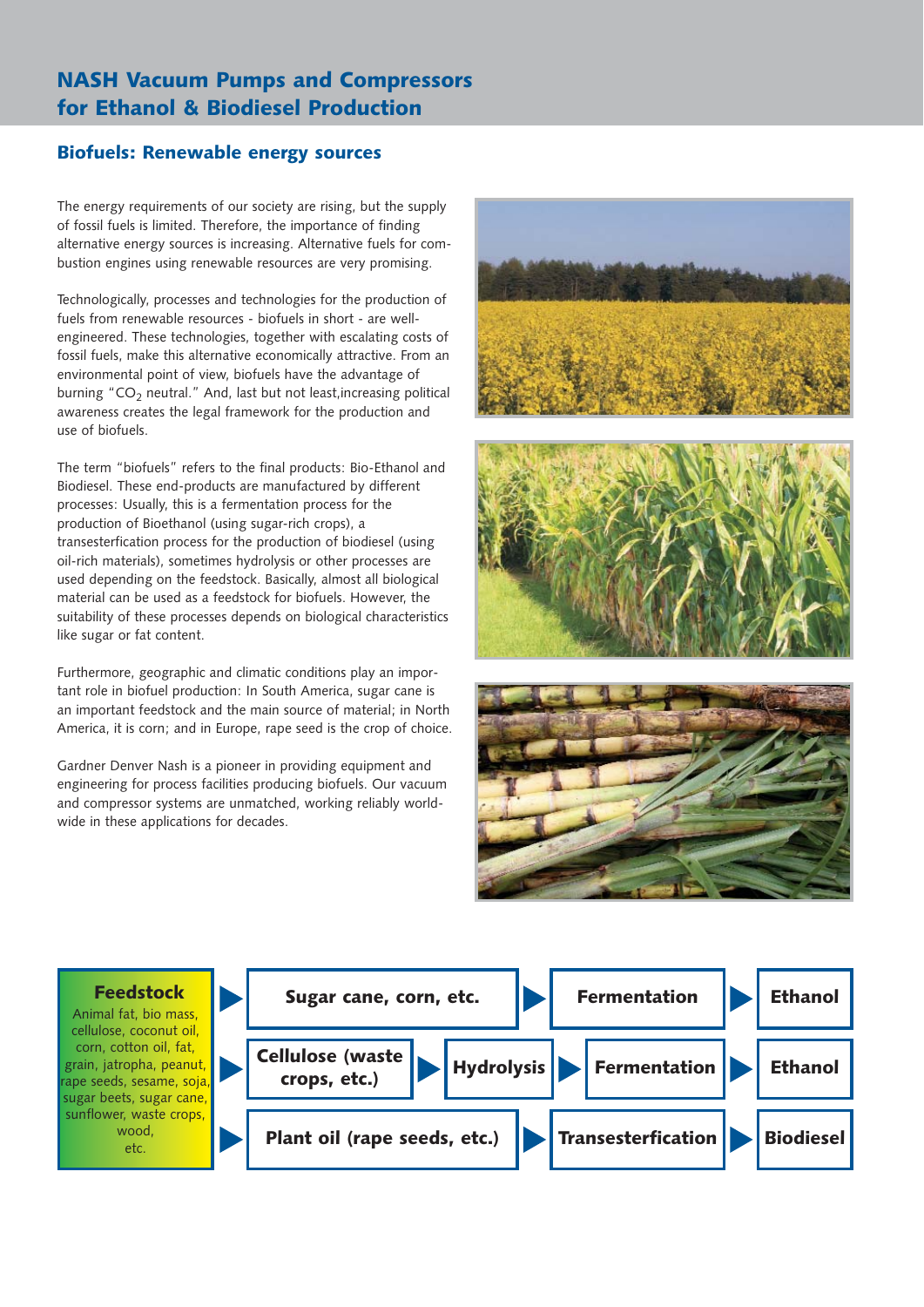### Biofuels: Production processes

Vacuum and compressors are used in several biofuel production areas in both the fermentation and transesterification process.

Liquid carry-over can accidentally come into the vacuum system and NASH Liquid ring pumps are designed to handle liquid carryover and keep on running reliably. They have the flexibility to use water, ethanol, or biodiesel as the seal liquid and are therefore the best choice for each process.

#### Vacuum and compressor systems in the fermentation process

In fermentation processes, biological materials are transformed into other substances through the use of bacteria cultures, cells or fungi, or by adding enzymes (fermenters). Bio-ethanol is then extracted by distillation. The distillation columns work under different levels of pressure and vacuum, to keep the evaporator and condenser in equilibrium.

Gardner Denver Nash liquid ring vacuum pumps are mainly used during distillation and rectification. Vacuum reduces energy consumption of the process and guarantees an economical production of the final product. During the dewatering process, a variety of separation and filter applications are used with vacuum, e.g. molecular sieves. Liquid ring pumps also work during mash liquefaction and the "distiller's wash" drying cycle. NASH compressors create a nitrogen layer over the fermentation process and guarantee an oxygen-free process. NASH liquid ring vacuum pumps and compressors also work in tank filling and emptying.

#### The future: using waste crops in the fermentation process

Due to economic reasons, today's fermentation processes depend mainly on sugar-rich crops as a feedstock. In the near future, using waste crops (e.g. corn stalks, straw or wood) will be another economic choice: Hydrolysis is used on the waste crop's cellulose to convert it to simple sugars, representing a new, large source of feedstock for fermentation processes.

#### Vacuum and compressor systems in the transesterfication process

Prior to the transesterfication process, plant oil was extracted by pressing and then purification (refinement).The refined plant oil is then transestered with methanol, creating methylester.

Liquid ring vacuum pumps and compressors from Gardner Denver Nash are used in the separation of biodiesel and glycerine, extracting wet and saturated gases with vacuum. They also work in tank filling and emptying, in Methanol recovery and Glycerine purifying. In the biodiesel washing and drying processes, several filter processes also operate under vacuum, which are supported by NASH liquid ring pumps.



 $N<sub>c</sub>$ applic & solu

Gardner Denver Nash vacuum and compressor systems work reliably in all stages of biofuel production. They are extremely rugged, efficient and insensitive to liquid carry-over.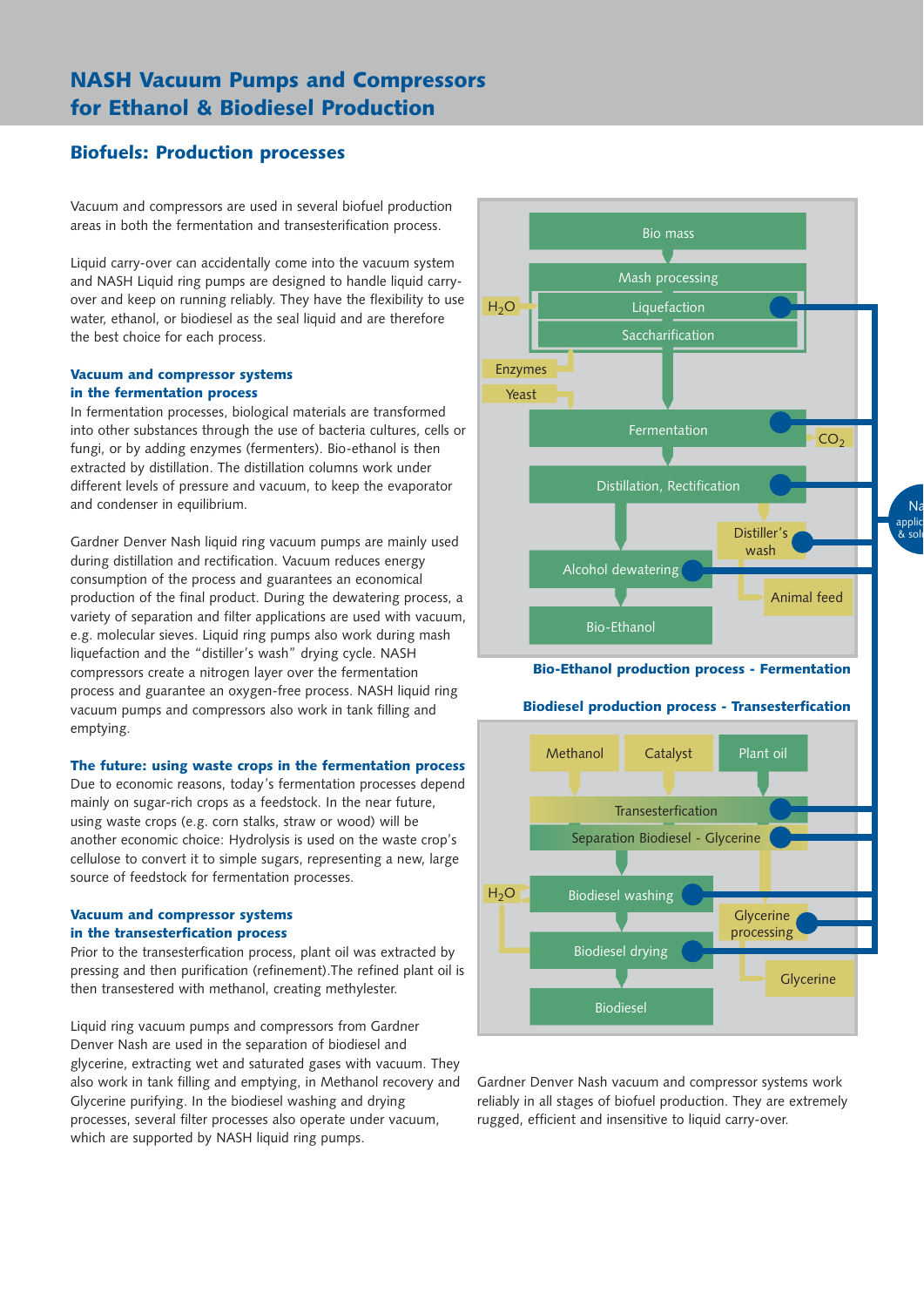For more than 100 years, Gardner Denver Nash has engineered liquid ring vacuum pumps, liquid ring compressors and tailor-made engineered systems for many different applications in the process industry.



NASH pumps, compressors and engineered systems cover all vacuum requirements in the production of biofuels.

#### Vacuum and pressure range

The typical operating range of vacuum systems in biofuel production is between 0.1" HgA and 18" HgA (3 mbar abs and 600 mbar abs), depending on the process area and the raw material used.

Gardner Denver Nash supplies liquid ring pumps and systems, specially designed for each process section:

- Single stage vacuum pumps with a wide performance range of vacuum to 1" HgA (33 mbar abs)
- Two stage vacuum pumps with extended vacuum performance to 0.8" HgA (27 mbar abs)
- Vacuum pumps that also perform under backpressure
- Compressors for lower pressures to 33 PSIG (2.5 bar) or for high pressures to 200 PSIG (15 bar abs)
- Liquid ring vacuum pump & steam jet ejector hybrid systems for very low vacuum levels, to 0.01" HgA (0.3 mbar abs), and flexible applications, hybrid & dry systems for vacuum of 1 mbar absolute
- Oil sealed vacuum systems for very low vacuum levels, to 0.4" HgA (13 mbar abs)

#### Suction capacities

NASH liquid ring vacuum pumps cover a wide performance range from 118 to 23,000 CFM (200 to 39,000 m $3/hr$ ). Suction capacity of our liquid ring compressors is up to 3,237 CFM (5,500 m<sup>3</sup>/hr).

#### **Materials**

Vacuum and compressor systems from Gardner Denver Nash are available in many different materials. For the production of biofuels, stainless steel is the material of choice, however other materials are available depending on customer preference.

Typical systems come with explosion proof motors and accessories depending on the area classification in the plant. NASH systems are ATEX certified to meet this requirement.

#### Tailor-made engineered systems

Gardner Denver Nash designs and manufactures complete engineered systems, tailor-made for your application. Our engineers can find the best solution for your process requirements.

We also offer pre-engineered Vectrapaks: complete vacuum systems usually available in 2-3 weeks.

Whatever vacuum and compressor system you may need for biofuel production - there is a solution made by Gardner Denver Nash.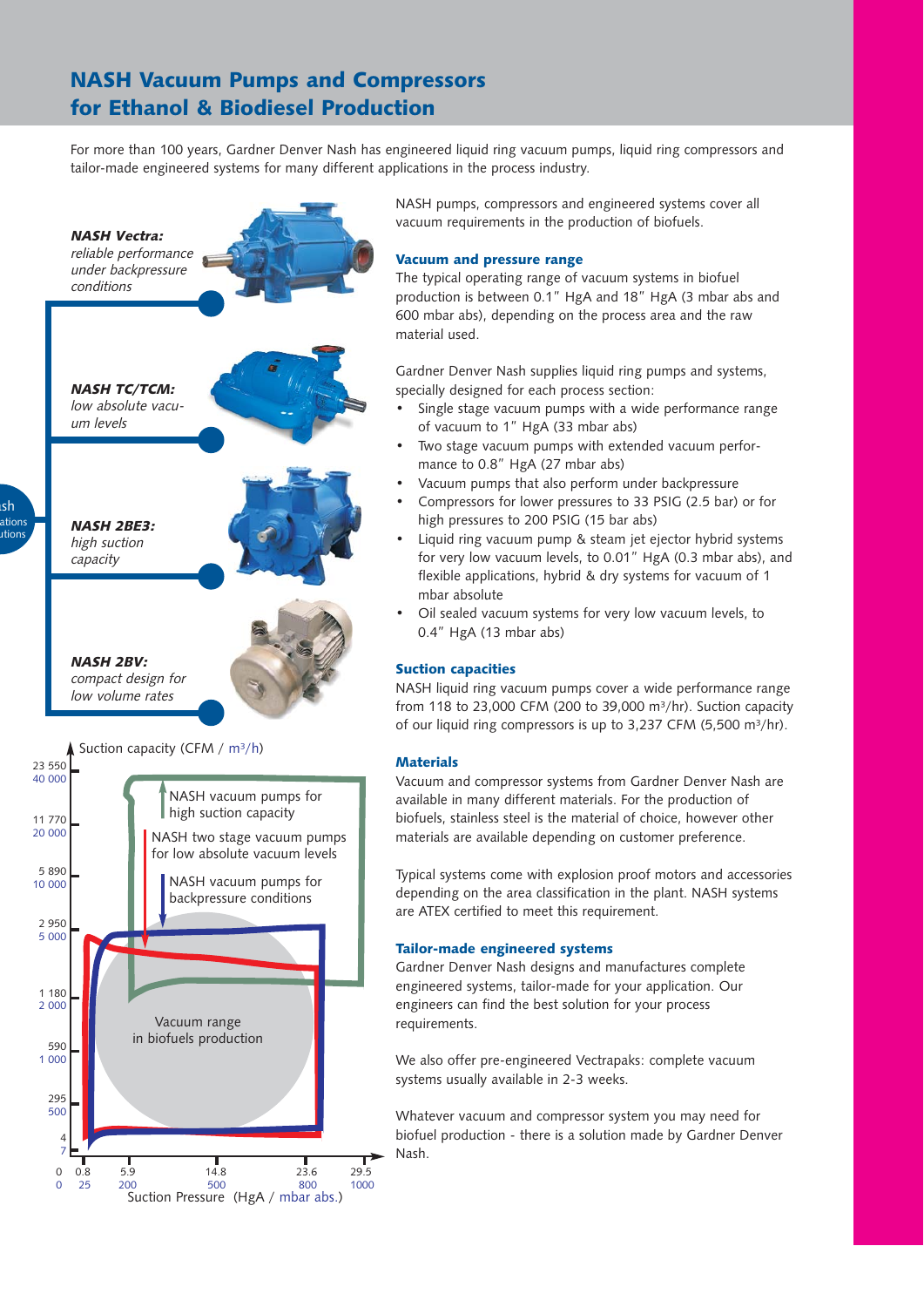### Engineered systems by Gardner Denver Nash

Vacuum and compressor systems from Gardner Denver Nash are the perfect solution for biofuel production. We have the experience and the technology for your application.

#### Our experience

Gardner Denver Nash operates worldwide seamlessly between all locations. Our engineers have decades of experience with vacuum and compressor systems. In the production of biofuels, we worked right from the start in the pioneer market of Brazil. Sophisticated software programs support us in dimensioning and evaluating the optimal pump size for your application. Due to our experience, we know the processes and can quickly develop the perfect solution fast. And, we supply turnkey vacuum and compressor systems including controls to integrate into your plants operation.

#### Our technology

Gardner Denver Nash liquid ring vacuum pumps and compressors are extremely rugged and reliable. They work for decades at low rotation "speed" and are LOW MAINTENANCE. NASH liquid ring pumps are ideal for the handling of wet processes. Since they use liquids as operating fluids, they are insensitive to liquid carry-over and dust carry-over. This makes liquid ring pumps superior to other technologies.

Gardner Denver Nash vacuum and compressor systems are the perfect solution for handling the wet and contaminated gases created during biofuel production. Please contact your local NASH office for more information.

| <b>Nash Experience</b>                                                            | <b>Benefits</b>          |
|-----------------------------------------------------------------------------------|--------------------------|
| Decades of experience in the biofuel pioneer markets<br>and in the Sugar Industry | Reliable solutions       |
| Process know-how                                                                  | Speed to market          |
| Turn-key solutions                                                                | All from one source      |
| Sophisticated, specialized pump dimensioning software                             | Most efficient pump size |
| Over 100 years of vacuum and compressed gas<br>experience                         | Peace of mind            |

| <b>Nash Technology Features</b>                                       | <b>Benefits</b>                                                                        |
|-----------------------------------------------------------------------|----------------------------------------------------------------------------------------|
| Ability to handle carryover                                           | Minimal process problems resulting in more uptime;<br>intended for severe applications |
| Long design life of $40+$ years                                       | Highest reliability                                                                    |
| No internal lubrication required                                      | Less maintenance required; less downtime                                               |
| No metal-to-metal contact                                             | Constant wear-free performance                                                         |
| Cool Running, minimal temperature rise between inlet<br>and discharge | Ideal for explosive gases and vapor recovery applications                              |
| Only one moving part                                                  | Simple and reliable operation                                                          |
| Direct drive speeds for 60 Hz & 50 Hz motors                          | Global product design                                                                  |
| 100% performance tested                                               | Trouble-free start-up and operation                                                    |
| 2 year warranty                                                       | Peace of mind                                                                          |